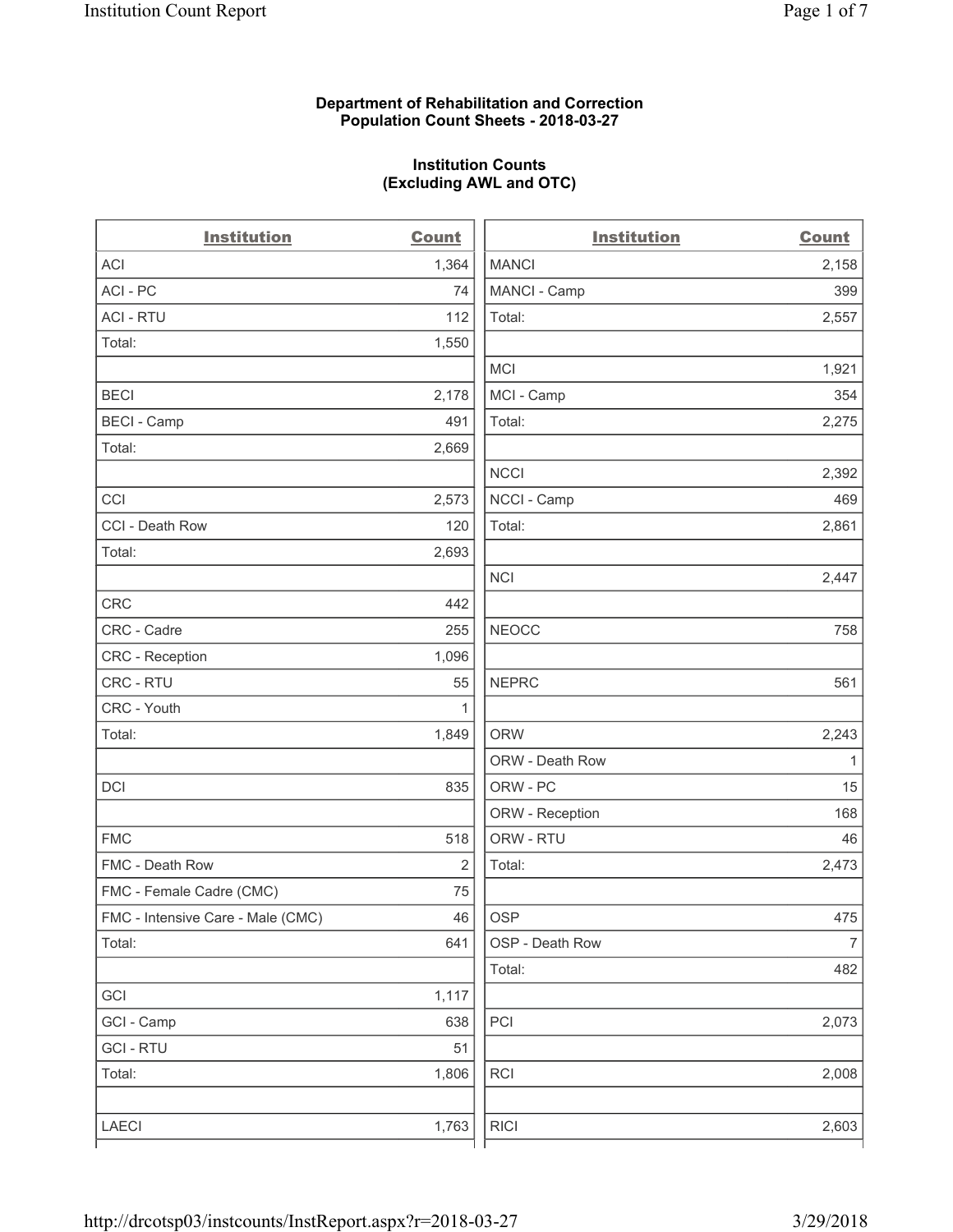| LECI                     | 2,142 | SCI              | 1,546 |
|--------------------------|-------|------------------|-------|
| LECI - Camp              | 123   |                  |       |
| Total:                   | 2,265 | <b>SOCF</b>      | 1,230 |
|                          |       |                  |       |
| LOCI                     | 2,250 | <b>TCI</b>       | 965   |
|                          |       | TCI - Camp       | 442   |
| LORCI                    | 243   | Total:           | 1,407 |
| <b>LORCI - Cadre</b>     | 127   |                  |       |
| <b>LORCI - Reception</b> | 1,160 | <b>TOCI</b>      | 716   |
| Total:                   | 1,530 | <b>TOCI - PC</b> | 88    |
|                          |       | Total:           | 804   |
| <b>MACI</b>              | 1,054 |                  |       |
| MACI - Minimum           | 1,183 | <b>WCI</b>       | 1,281 |
| Total:                   | 2,237 | WCI - RTU        | 36    |
|                          |       | Total:           | 1,317 |
|                          |       |                  |       |

\* The Total Population includes 30 Offenders with Reason Codes 30 & 31. \*\* The Total Population includes 38 Offenders with Reason Code 0A.

**Total Population: 49,490**

# **Male Population by Security Level (Include AWL and Exclude OTC)**

| <b>Security Level</b>  |                   | <b>Body</b> | <b>AWL</b> | $(-OTC)$ | <b>Total</b> |
|------------------------|-------------------|-------------|------------|----------|--------------|
| Total Level 5          |                   | 100         | 2          | 2        | 100          |
| Total Level 4          |                   | 2,537       | 25         | 24       | 2,538        |
| Total Level 3          |                   | 11,892      | 147        | 121      | 11,918       |
| Total Level 2          |                   | 15,667      | 209        | 144      | 15,732       |
| Total Level 1          |                   | 15,124      | 165        | 85       | 15,204       |
| <b>Total Death Row</b> |                   | 132         | 3          | 2        | 133          |
|                        | <b>Total Male</b> | 45,452      | 551        | 378      | 45,625       |

#### **Female Population by Institution (Include AWL and Exclude OTC)**

| <b>Institution</b>       | <b>Body</b> | <b>AWL</b> | $(-OTC)$ | <b>Total</b> |
|--------------------------|-------------|------------|----------|--------------|
| <b>DCI</b>               | 835         | 10         |          | 838          |
| <b>FMC</b>               | 19          |            | 0        | 20           |
| FMC - Female Cadre (CMC) | 75          | Ω          | 0        | 75           |
| NEPRC                    | 560         | 12         | 5        | 567          |
| <b>ORW</b>               | 2,241       | 42         | 18       | 2,265        |
|                          |             |            |          |              |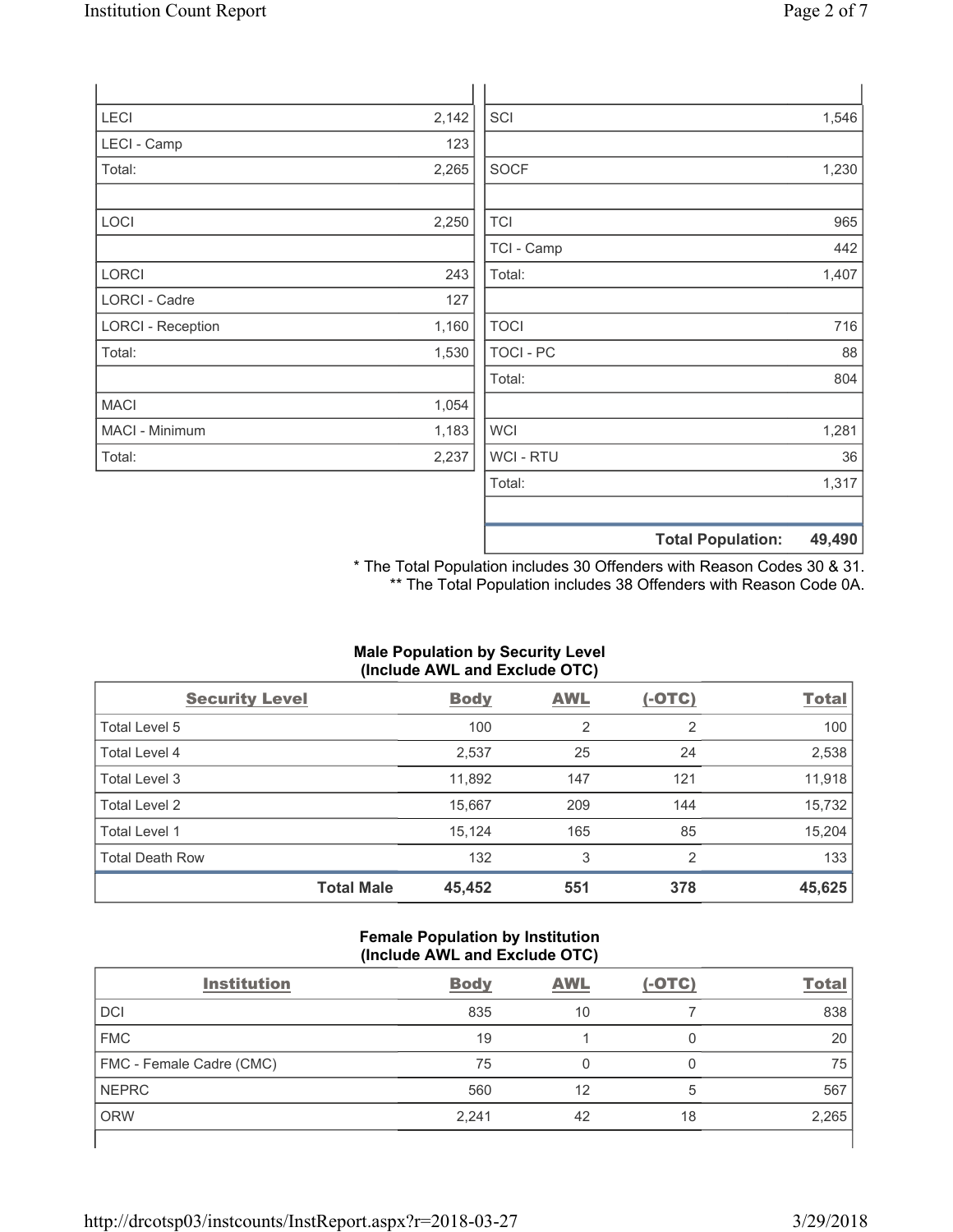| <b>ORW - Death Row</b> |                          |        | 0   |     |        |
|------------------------|--------------------------|--------|-----|-----|--------|
| ORW - PC               |                          | 15     | 0   |     | 15     |
| ORW - Reception        |                          | 168    | 4   |     | 171    |
| ORW - RTU              |                          | 46     |     |     | 46     |
|                        | <b>Total Female</b>      | 3,960  | 69  | 31  | 3,998  |
|                        | <b>Total Population:</b> | 49,412 | 620 | 409 | 49,623 |

# **Male Population by Institution: Security Level 5 (Include AWL and Exclude OTC)**

|             | $\mathbf{v}$         |             | . .        |          |              |
|-------------|----------------------|-------------|------------|----------|--------------|
|             | <b>Institution</b>   | <b>Body</b> | <b>AWL</b> | $(-OTC)$ | <b>Total</b> |
| CRC - RTU   |                      |             |            |          |              |
| LECI        |                      | റ           |            |          | 2            |
| <b>MACI</b> |                      |             | 0          |          |              |
| <b>OSP</b>  |                      | 49          | O          |          | 49           |
| <b>SOCF</b> |                      | 41          | っ          | ≘        | 41           |
| <b>TOCI</b> |                      | 6           | O          |          | 6            |
|             | <b>Total Level 5</b> | 100         | ົ          |          | 100          |

# **Male Population by Institution: Security Level 4 (Include AWL and Exclude OTC)**

| <b>Institution</b>                | <b>Body</b>    | <b>AWL</b>          | $(-OTC)$       | <b>Total</b> |
|-----------------------------------|----------------|---------------------|----------------|--------------|
| <b>ACI</b>                        | 9              | $\mathsf{O}\xspace$ | 0              | 9            |
| <b>ACI - RTU</b>                  | $\mathbf 1$    | $\mathsf{O}\xspace$ | $\mathbf 0$    |              |
| <b>BECI</b>                       | $\mathbf{1}$   | 1                   | $\overline{1}$ |              |
| CCI                               | 1              | $\mathsf{O}\xspace$ | 0              |              |
| CRC                               | 28             | $\mathsf 0$         | $\mathbf 0$    | 28           |
| CRC - Reception                   | $\overline{2}$ | $\mathbf 0$         | 0              | 2            |
| CRC - RTU                         | 10             | $\mathsf 0$         | 0              | 10           |
| <b>FMC</b>                        | $\mathbf{1}$   | $\mathsf 0$         | 0              |              |
| FMC - Intensive Care - Male (CMC) | $\mathbf{1}$   | $\mathsf 0$         | $\mathbf 0$    |              |
| LAECI                             | $\overline{2}$ | $\mathsf 0$         | 0              | 2            |
| LECI                              | 28             | $\mathsf{O}\xspace$ | 0              | 28           |
| LOCI                              | $\overline{4}$ | $\mathsf 0$         | 0              | 4            |
| <b>LORCI</b>                      | $\overline{7}$ | $\overline{2}$      | $\overline{2}$ | 7            |
| LORCI - Cadre                     | 1              | $\mathsf{O}\xspace$ | 0              | 1            |
| <b>LORCI - Reception</b>          | 3              | $\mathsf 0$         | 0              | 3            |
| <b>MACI</b>                       | 50             | $\mathsf 0$         | $\mathbf{0}$   | 50           |
| <b>MANCI</b>                      | 33             | $\overline{2}$      | $\overline{2}$ | 33           |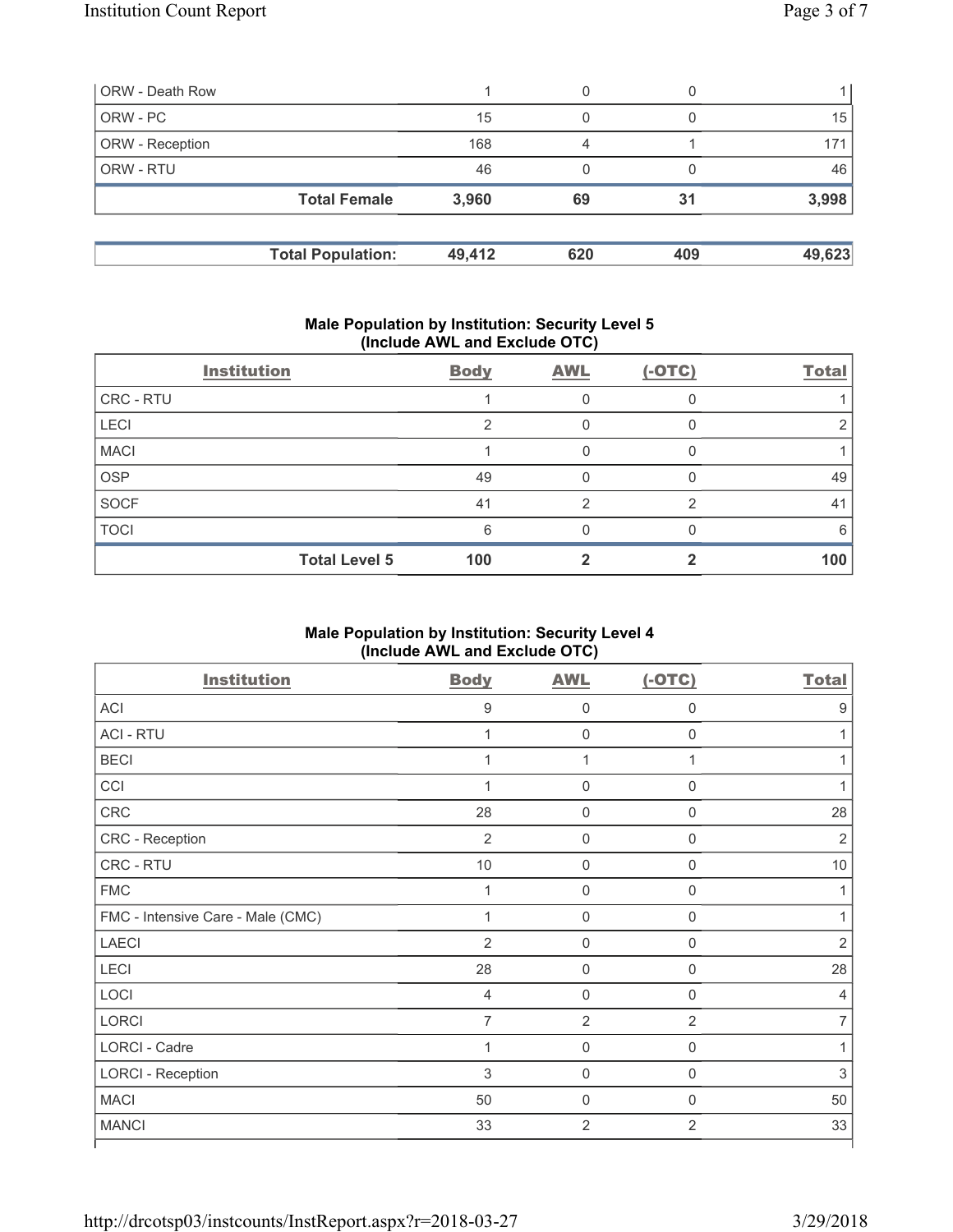|             | <b>Total Level 4</b> | 2,537 | 25 | 24       | 2,538        |
|-------------|----------------------|-------|----|----------|--------------|
| WCI - RTU   |                      | 10    | 0  |          | 10           |
| <b>WCI</b>  |                      | 11    |    |          | 11           |
| TOCI - PC   |                      | 15    | 0  | $\Omega$ | 15           |
| <b>TOCI</b> |                      | 701   | 7  | 6        | 702          |
| <b>TCI</b>  |                      | 19    | 0  | $\Omega$ | 19           |
| SOCF        |                      | 1,183 | 10 | 10       | 1,183        |
| SCI         |                      |       | 0  |          |              |
| <b>RCI</b>  |                      | 16    |    |          | 16           |
| OSP         |                      | 399   | 0  |          | 399          |
| <b>MCI</b>  |                      | 0     |    |          | $\mathbf{0}$ |

# **Male Population by Institution: Security Level 3 (Include AWL and Exclude OTC)**

| <b>Institution</b>                | <b>Body</b>      | <b>AWL</b>          | $(-OTC)$            | <b>Total</b>     |
|-----------------------------------|------------------|---------------------|---------------------|------------------|
| <b>ACI</b>                        | 21               | 1                   | $\mathsf 0$         | 22               |
| <b>BECI</b>                       | $\mathbf{1}$     | $\mathsf{O}\xspace$ | $\mathsf{O}\xspace$ | $\mathbf{1}$     |
| CCI                               | $6\phantom{a}$   | $\mathsf{O}\xspace$ | $\mathsf{O}\xspace$ | $\,6\,$          |
| <b>CRC</b>                        | 118              | $\overline{4}$      | $\overline{4}$      | 118              |
| CRC - Cadre                       | 140              | $\mathsf{O}\xspace$ | $\mathsf{O}\xspace$ | 140              |
| CRC - Reception                   | 834              | 25                  | 20                  | 839              |
| CRC - RTU                         | 41               | $\mathsf{O}\xspace$ | $\mathsf{O}\xspace$ | 41               |
| CRC - Youth                       | $\mathbf{1}$     | $\mathbf 0$         | $\mathsf 0$         | 1                |
| <b>FMC</b>                        | $\mathbf{1}$     | $\mathsf{O}\xspace$ | $\mathsf 0$         | $\mathbf{1}$     |
| FMC - Intensive Care - Male (CMC) | 4                | $\mathbf 0$         | $\mathsf 0$         | $\overline{4}$   |
| GCI                               | 5                | $\mathsf{O}\xspace$ | $\mathsf 0$         | $\sqrt{5}$       |
| <b>LAECI</b>                      | 5                | $\mathsf{O}\xspace$ | $\mathsf{O}\xspace$ | $\,$ 5 $\,$      |
| LECI                              | 2,110            | 17                  | 13                  | 2,114            |
| LOCI                              | $\mathbf{1}$     | $\mathbf 0$         | $\mathbf 0$         | $\mathbf{1}$     |
| LORCI                             | 32               | 25                  | 25                  | 32               |
| LORCI - Cadre                     | 78               | $\mathsf{O}\xspace$ | $\mathsf{O}\xspace$ | 78               |
| <b>LORCI - Reception</b>          | 582              | $\overline{2}$      | $\overline{2}$      | 582              |
| <b>MACI</b>                       | 919              | $\,8\,$             | $\overline{4}$      | 923              |
| <b>MANCI</b>                      | 2,090            | 20                  | 17                  | 2,093            |
| <b>NCCI</b>                       | 15               | $\mathsf{O}\xspace$ | $\mathsf 0$         | 15               |
| <b>NCI</b>                        | $\overline{2}$   | $\mathsf{O}\xspace$ | $\mathsf{O}\xspace$ | $\overline{2}$   |
| <b>NEOCC</b>                      | 749              | $\overline{2}$      | $\overline{2}$      | 749              |
| <b>OSP</b>                        | $\boldsymbol{9}$ | $\mathsf{O}\xspace$ | $\mathsf{O}\xspace$ | $\boldsymbol{9}$ |
| PCI                               | 32               | $\overline{2}$      | $\mathsf{O}\xspace$ | 34               |
| <b>RCI</b>                        | 1,817            | 21                  | 18                  | 1,820            |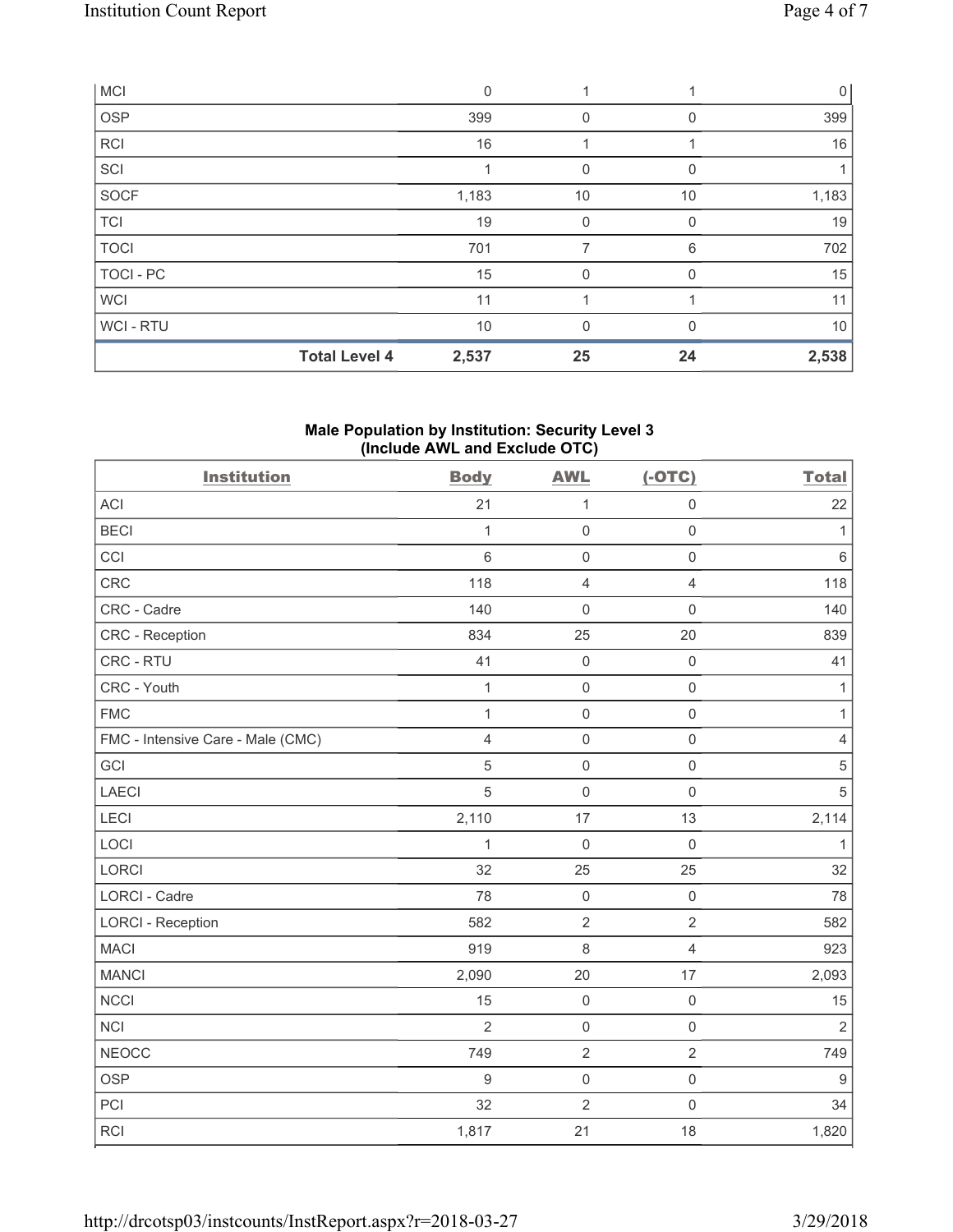|             | <b>Total Level 3</b> | 11,892 | 147           | 121 | 11,918 |
|-------------|----------------------|--------|---------------|-----|--------|
| WCI - RTU   |                      | 23     |               |     | 23     |
| <b>WCI</b>  |                      | 1,266  | 9             |     | 1,268  |
| TOCI - PC   |                      | 73     | O             |     | 73     |
| <b>TOCI</b> |                      | 9      | $\mathcal{P}$ |     | 9      |
| <b>TCI</b>  |                      | 896    |               | 6   | 897    |
| SOCF        |                      | 4      |               |     | 4      |
| SCI         |                      |        |               |     |        |
| <b>RICI</b> |                      |        |               |     | 8      |

# **Male Population by Institution: Security Level 2 (Include AWL and Exclude OTC)**

| <b>Institution</b>                | <b>Body</b>    | <b>AWL</b>                | $(-OTC)$            | <b>Total</b>     |
|-----------------------------------|----------------|---------------------------|---------------------|------------------|
| ACI                               | 709            | $\ensuremath{\mathsf{3}}$ | $\sqrt{2}$          | 710              |
| ACI-PC                            | 72             | $\mathbf{1}$              | $\mathbf{1}$        | 72               |
| <b>ACI - RTU</b>                  | 80             | $\mathbf{1}$              | $\mathsf 0$         | 81               |
| <b>BECI</b>                       | 1,400          | 14                        | 10                  | 1,404            |
| CCI                               | 1,966          | 10                        | 5                   | 1,971            |
| <b>CRC</b>                        | 148            | $\overline{4}$            | $\overline{4}$      | 148              |
| CRC - Cadre                       | 113            | $\mathsf{O}\xspace$       | $\mathsf{O}\xspace$ | 113              |
| <b>CRC</b> - Reception            | 144            | $\boldsymbol{9}$          | 8                   | 145              |
| CRC - RTU                         | 3              | $\mathbf 0$               | $\mathsf{O}\xspace$ | $\sqrt{3}$       |
| <b>FMC</b>                        | 11             | $\overline{2}$            | $\mathsf{O}\xspace$ | 13               |
| FMC - Intensive Care - Male (CMC) | 18             | $\mathsf{O}\xspace$       | $\mathsf{O}\xspace$ | 18               |
| GCI                               | 478            | $\overline{7}$            | $\overline{4}$      | 481              |
| <b>GCI-RTU</b>                    | 42             | $\mathbf 0$               | $\mathsf{O}\xspace$ | 42               |
| <b>LAECI</b>                      | 1,050          | 16                        | 10                  | 1,056            |
| <b>LECI</b>                       | $\overline{2}$ | $\mathbf 0$               | $\mathsf{O}\xspace$ | $\overline{2}$   |
| LOCI                              | 1,131          | 10                        | $\overline{7}$      | 1,134            |
| LORCI                             | 136            | 25                        | 23                  | 138              |
| LORCI - Cadre                     | 42             | $\mathsf{O}\xspace$       | $\mathsf{O}\xspace$ | 42               |
| <b>LORCI - Reception</b>          | 383            | $\mathbf{1}$              | $\mathbf{1}$        | 383              |
| <b>MACI</b>                       | 84             | $\sqrt{2}$                | $\mathsf{O}\xspace$ | 86               |
| <b>MANCI</b>                      | $\sqrt{5}$     | $\mathbf{1}$              | $\mathbf{1}$        | $\sqrt{5}$       |
| MCI                               | 1,464          | 14                        | 8                   | 1,470            |
| MCI - Camp                        | 1              | $\mathbf 0$               | $\mathsf 0$         | $\mathbf{1}$     |
| <b>NCCI</b>                       | 1,264          | 11                        | 10                  | 1,265            |
| <b>NCI</b>                        | 1,658          | 24                        | 17                  | 1,665            |
| <b>NEOCC</b>                      | 9              | $\mathbf 0$               | $\mathsf{O}\xspace$ | $\boldsymbol{9}$ |
| <b>OSP</b>                        | $\mathbf{1}$   | $\mathbf 0$               | $\mathsf{O}\xspace$ | $\mathbf{1}$     |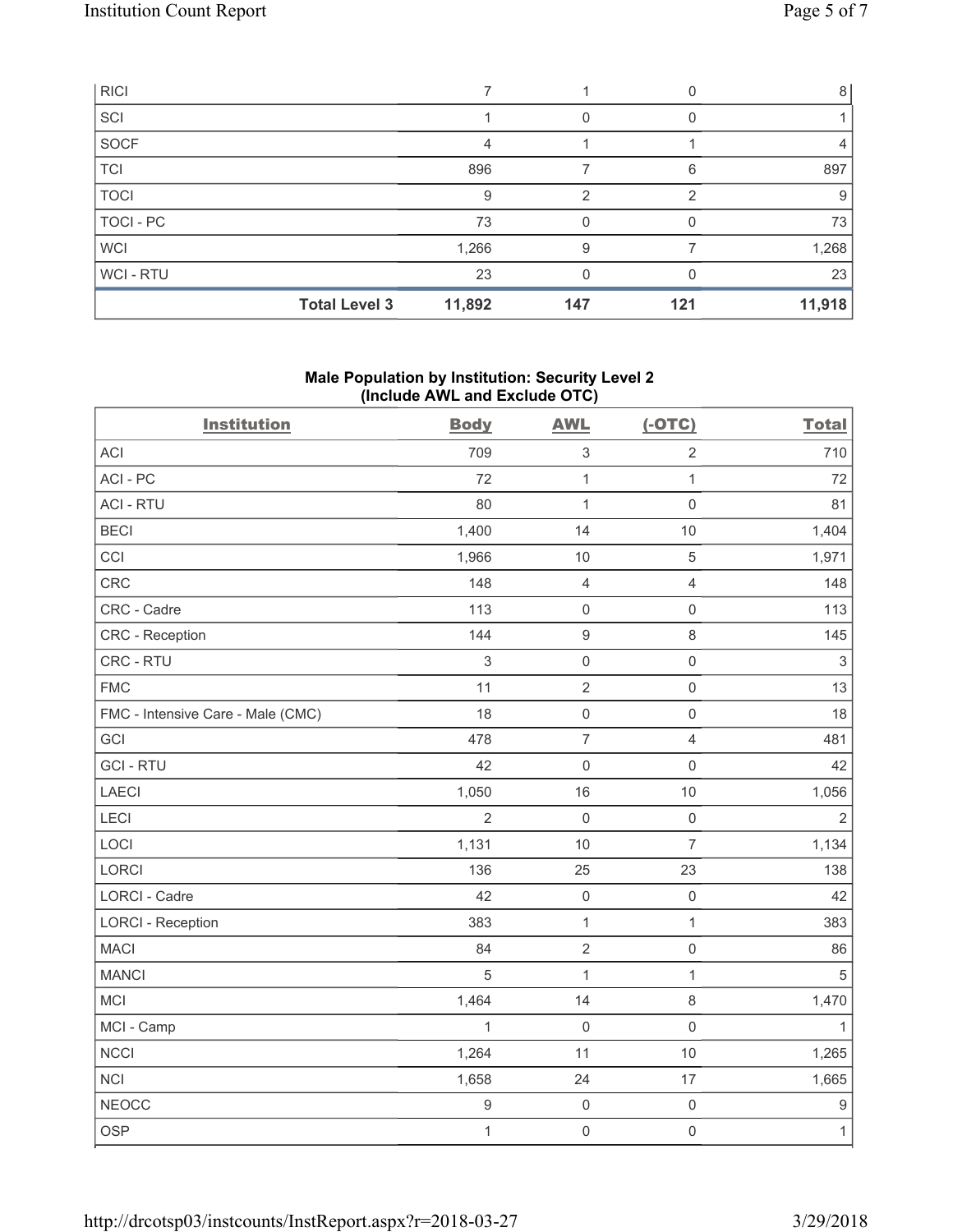| PCI         |                      | 786           | 10  |     | 795    |
|-------------|----------------------|---------------|-----|-----|--------|
| RCI         |                      | 173           |     |     | 174    |
| <b>RICI</b> |                      | 1,465         | 31  | 24  | 1,472  |
| SCI         |                      | 817           | 11  |     | 821    |
| SOCF        |                      | $\mathcal{P}$ | 0   |     | 2      |
| TCI         |                      | 6             | O   |     | 6      |
| <b>TOCI</b> |                      | 0             |     |     | 0      |
| <b>WCI</b>  |                      | 4             |     |     | 4      |
|             | <b>Total Level 2</b> | 15,667        | 209 | 144 | 15,732 |

# **Male Population by Institution: Security Level 1 (Include AWL and Exclude OTC)**

| <b>Institution</b>                | <b>Body</b>    | <b>AWL</b>          | $(-OTC)$            | <b>Total</b>   |
|-----------------------------------|----------------|---------------------|---------------------|----------------|
| <b>ACI</b>                        | 625            | 8                   | $\overline{2}$      | 631            |
| ACI-PC                            | $\overline{2}$ | $\mathbf 0$         | $\mathbf 0$         | $\overline{2}$ |
| <b>ACI - RTU</b>                  | 31             | $\mathbf 0$         | $\mathsf{O}\xspace$ | 31             |
| <b>BECI</b>                       | 776            | 11                  | $\overline{4}$      | 783            |
| <b>BECI - Camp</b>                | 491            | $\mathsf{O}\xspace$ | 0                   | 491            |
| CCI                               | 599            | $\mathbf{1}$        | $\mathbf{1}$        | 599            |
| CRC                               | 85             | $\overline{7}$      | 5                   | 87             |
| CRC - Cadre                       | $\overline{2}$ | $\mathbf 0$         | $\mathbf 0$         | $\overline{2}$ |
| <b>CRC</b> - Reception            | 112            | $\overline{4}$      | $\overline{2}$      | 114            |
| <b>FMC</b>                        | 485            | $6\,$               | $\mathbf{1}$        | 490            |
| FMC - Intensive Care - Male (CMC) | 23             | $\mathbf 0$         | $\mathsf 0$         | 23             |
| GCI                               | 633            | 10                  | 3                   | 640            |
| GCI - Camp                        | 638            | $\mathbf{1}$        | $\mathbf{1}$        | 638            |
| <b>GCI-RTU</b>                    | 9              | $\mathbf 0$         | $\mathsf{O}\xspace$ | 9              |
| <b>LAECI</b>                      | 706            | 11                  | $\boldsymbol{9}$    | 708            |
| LECI - Camp                       | 123            | $\mathsf{O}\xspace$ | $\mathsf{O}\xspace$ | 123            |
| LOCI                              | 1,114          | $\,6\,$             | $\sqrt{3}$          | 1,117          |
| <b>LORCI</b>                      | 68             | $\boldsymbol{9}$    | $\,6\,$             | 71             |
| <b>LORCI - Cadre</b>              | 6              | $\mathsf{O}\xspace$ | $\mathsf{O}\xspace$ | $\,6\,$        |
| <b>LORCI - Reception</b>          | 192            | $\mathbf 1$         | $\mathbf{1}$        | 192            |
| MACI - Minimum                    | 1,183          | $\boldsymbol{9}$    | $\overline{7}$      | 1,185          |
| <b>MANCI</b>                      | 30             | $\,8\,$             | 5                   | 33             |
| MANCI - Camp                      | 399            | $\mathbf 1$         | $\mathbf{1}$        | 399            |
| MCI                               | 457            | $\,6\,$             | $\mathsf{O}\xspace$ | 463            |
| MCI - Camp                        | 353            | $\mathsf{O}\xspace$ | $\mathsf{O}\xspace$ | 353            |
| <b>NCCI</b>                       | 1,113          | $\,6\,$             | $\,$ 5 $\,$         | 1,114          |
| NCCI - Camp                       | 469            | $\overline{2}$      | $\overline{2}$      | 469            |